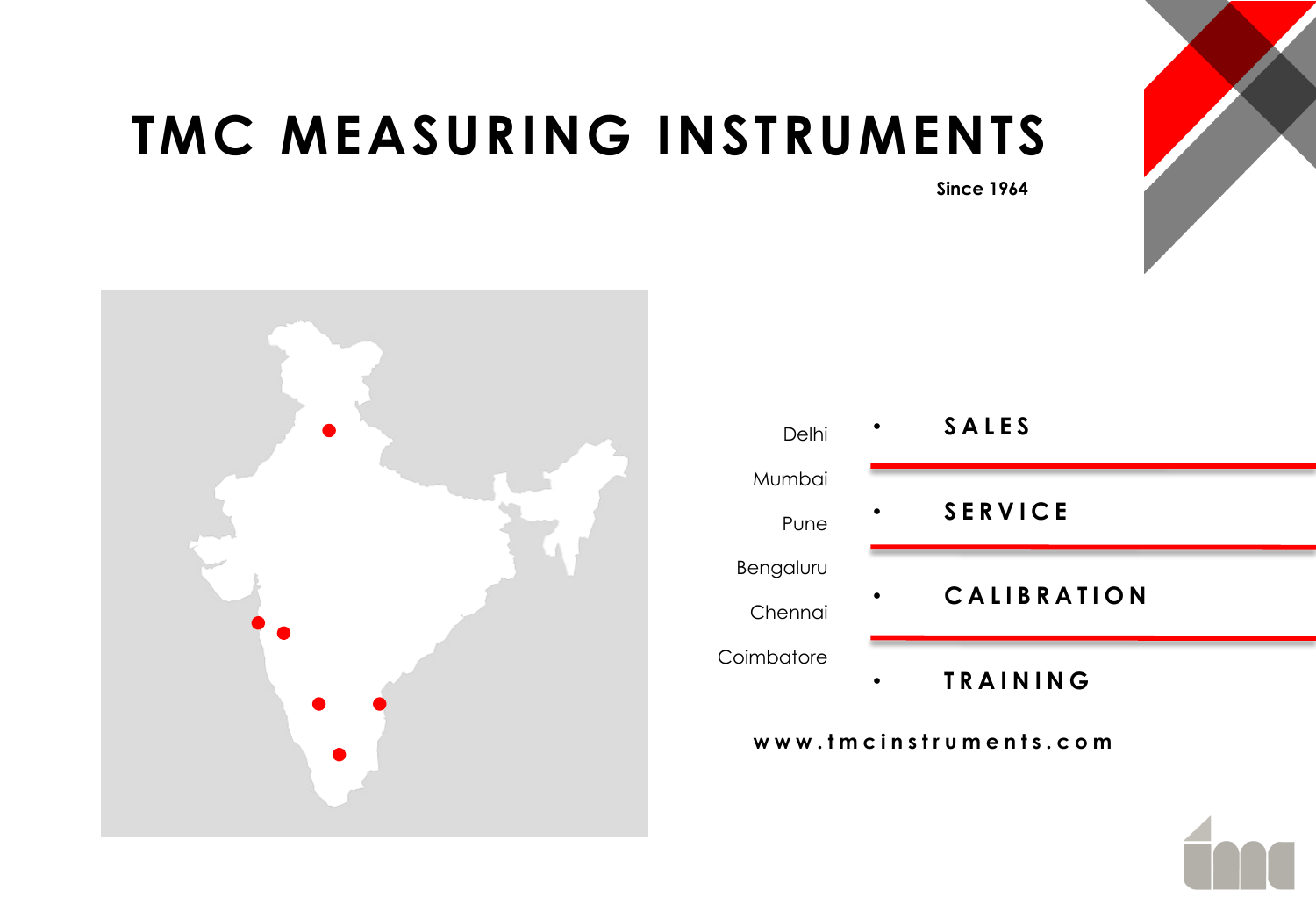Since in 1964, TMC combines the Historical Artisan Tradition with the modern High Tech Mechanics and Electronic, in view of large experience gained in the supply of hundreds of installations all over India.

#### TMC offers direct sales, after sales services and undertake annual maintenance services for all our different types of high accuracy contact and **n o n - c o n t a c t b a s e d m e a s u r i n g i n s t r u m e n t s .**

TMC represents various renowned metrology products and takes active lead in development of metrology equipment's. TMC's range of products are carefully designed to meet end users' requirements and fulfill their needs while retaining the best accuracy, and provides both flexibility and efficiency.

Our product ranges are:

- **GAUGES FOR BORE AND GEAR MEASUREMENT.**
- **CONTACT BASED MEASUREMENT SOLUTIONS.**
- **HARDNESS TESTERS AND SAMPLE PREPARATION.**
- **CALIBRATION INSTRUMENTS AND MACHINES.**
- **OPTICAL MEASUREMENT SOLUTIONS**
- **THREAD MEASUREMENT GAGUES.**
- **IN LINE AUTOMATION SOLUTIONS (INDUSTRY 4.0)**
- **SPECIAL FIXTURES WITH WIRELESS SOLUTIONS**

Our products are widely used in the field of automotive, **molding, electronics**, rubber / plastic components, semiconductors, precision tooling, aerospace, **aviation** and many more. **www.tmcinstruments.com** 

# **About TMC**

### Height gauge •

- Hardness tester •
- Roughness tester •
- Gear and taper gauges
	- Thread gauges
		- Plug gauges •
	- Profile projector •
- Video Measuring Machine •
- Shaft measuring machine
	- Hand tools •

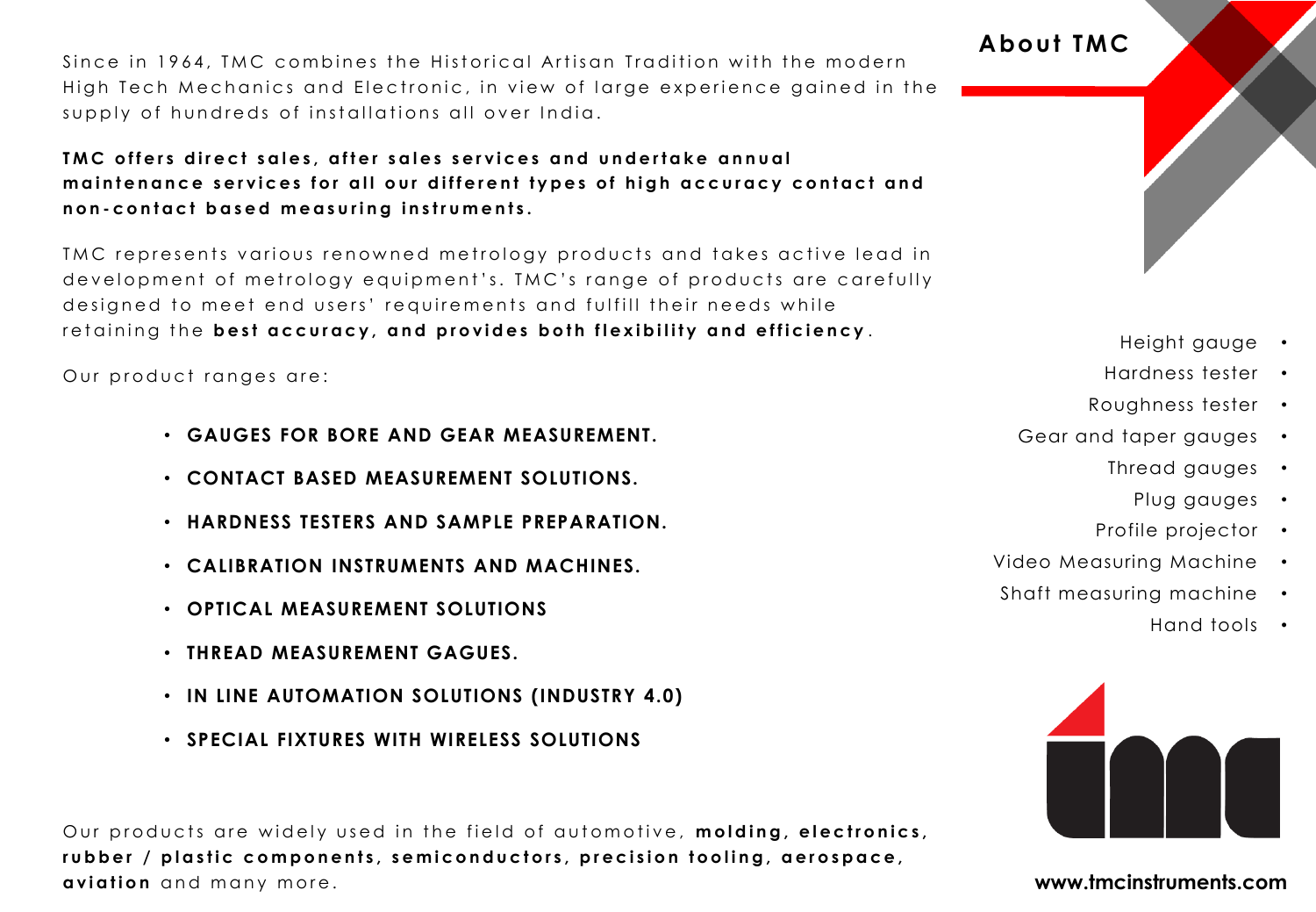One of the strong focus of TMC is providing Testing facilities at its Iaboratory at Pune .

#### **DIMENSIONAL INSPECTION SERVICES**

**C a l i b r a t i o n s** Gauges

Equipment

- **On Site Calibration** C M M
	- Profile Projector

Hardness tester

Height Gauges

Video Measuring Machines

**Inspection Activities on** C M M

Vision System

Contourograph

Surface Roughness

**C A D C o m p a r i s o n**

**3 r d P a r t y I n s p e c t i o n**





 $n_{\rm thth}$ 







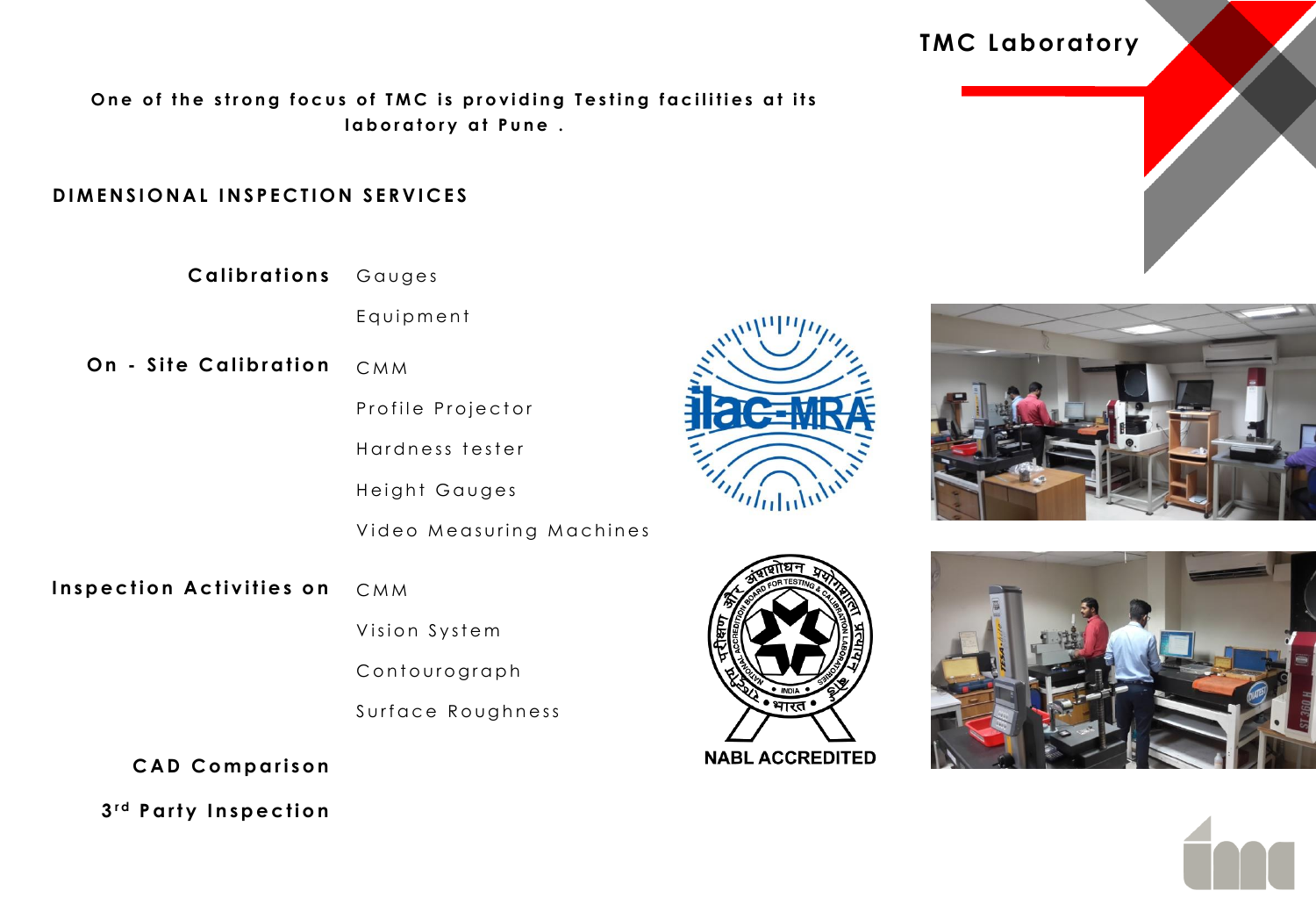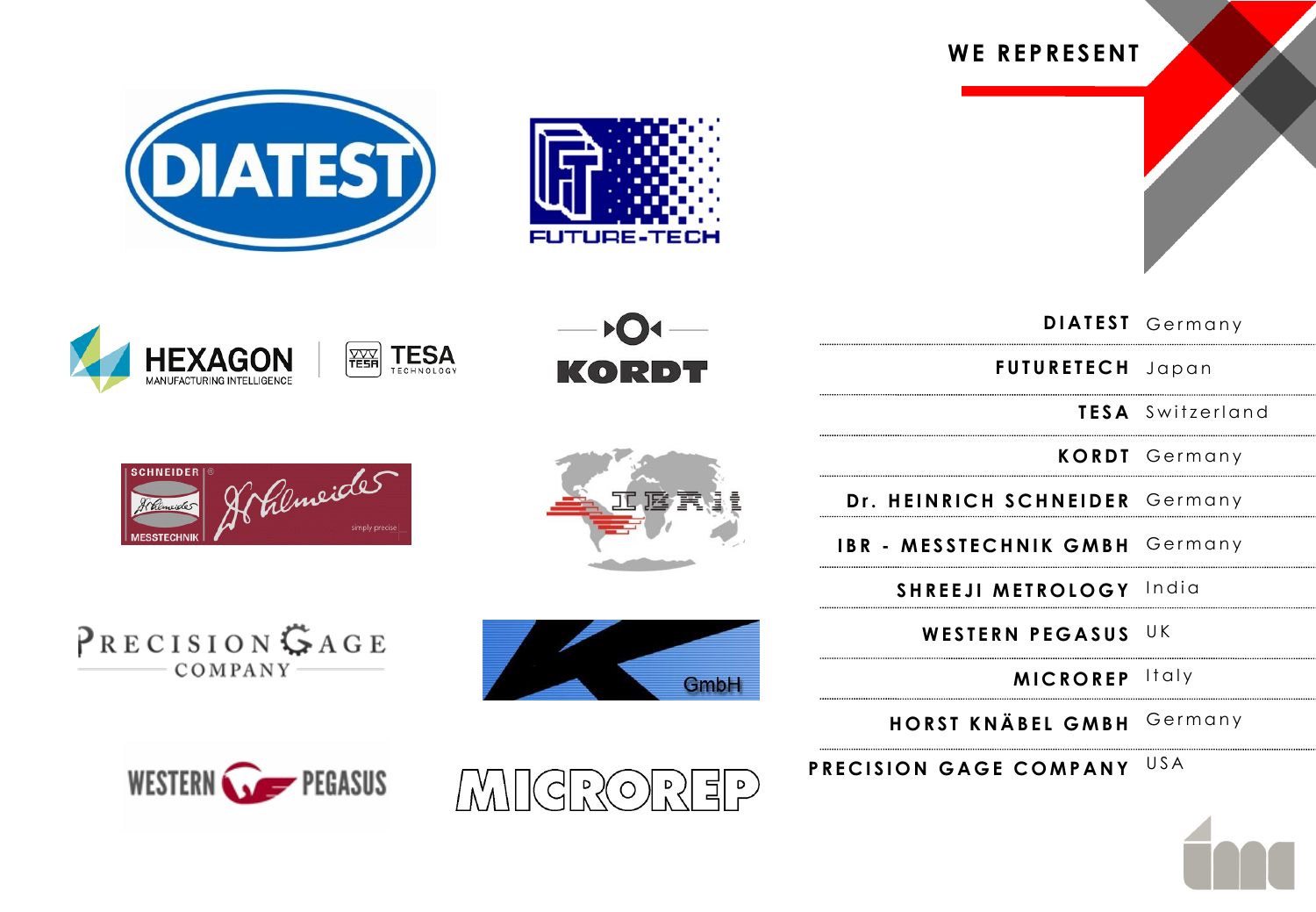

- **Video Measuring Machines** •
	- **Vertical profile projector**
- Universal Length measuring **m a c h i n e** •





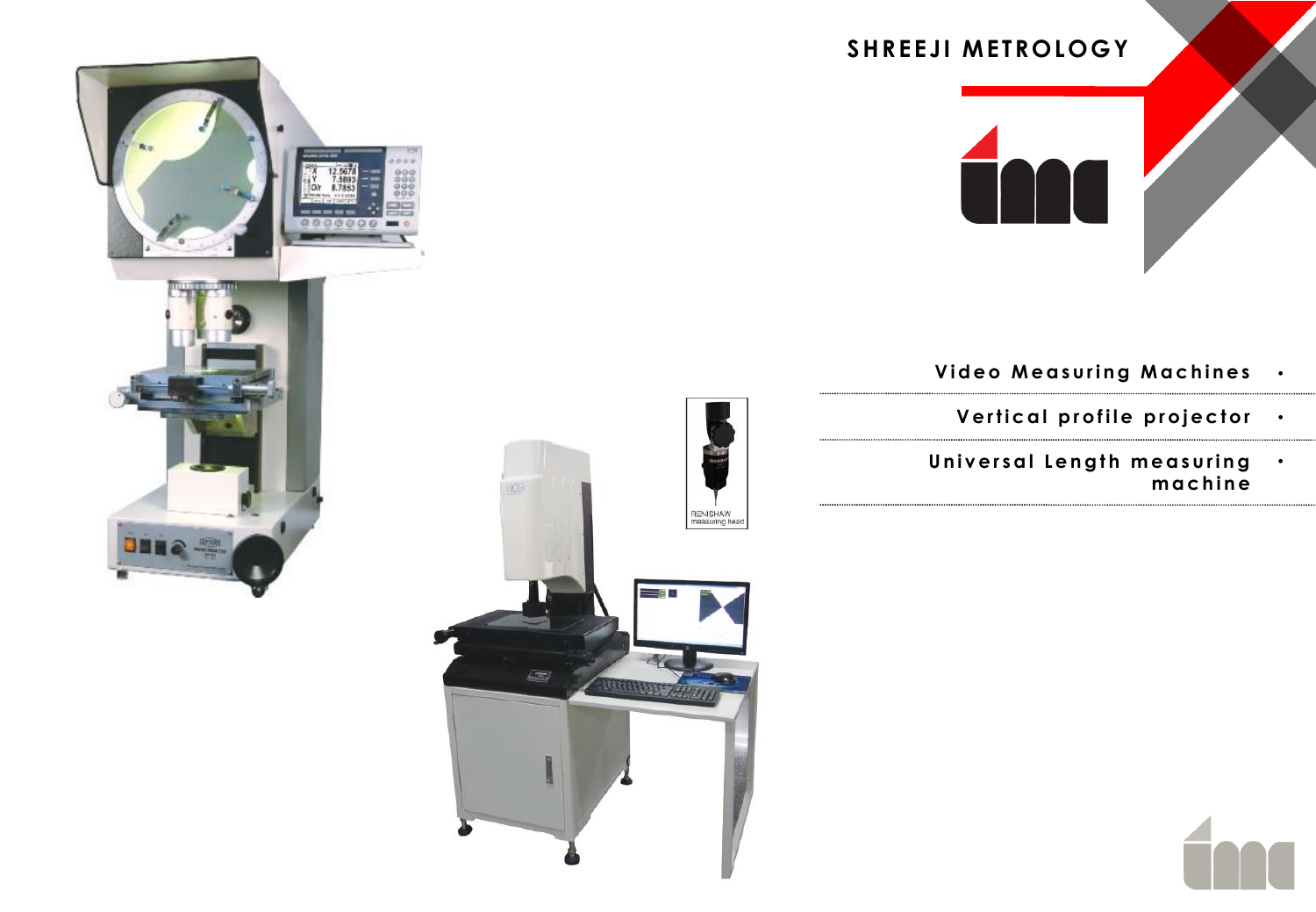# **Video Measuring Machines**





| Measuring<br>range                      | In X 150 to 400<br>In Y 100 to 300<br>In Z 100 to 200                   |
|-----------------------------------------|-------------------------------------------------------------------------|
| Measuring<br>Accuracy                   | In X and Y axis<br>$(2.5+L/200)$ µm<br>In Z axis<br>$(5.0+L/200) \mu m$ |
| Resolution                              | $0.5 \mu m$                                                             |
| Repeatability                           | $2 \mu m$                                                               |
| Magnification<br>Image<br>magnification | 0.7X to 4.5X<br>28X to 180X                                             |
| <b>CCD</b>                              | 470000 pixel<br>colourful camera                                        |
| Light Source                            | Programmed<br>controlled LED cold<br>Light                              |
| Operation                               | Manual / semi<br>automatic with<br>touch probe                          |
|                                         |                                                                         |

**A**

**VMM WITH RENISHAW TOUCH PROBES MANUAL AND SEMI AUTOMATIC**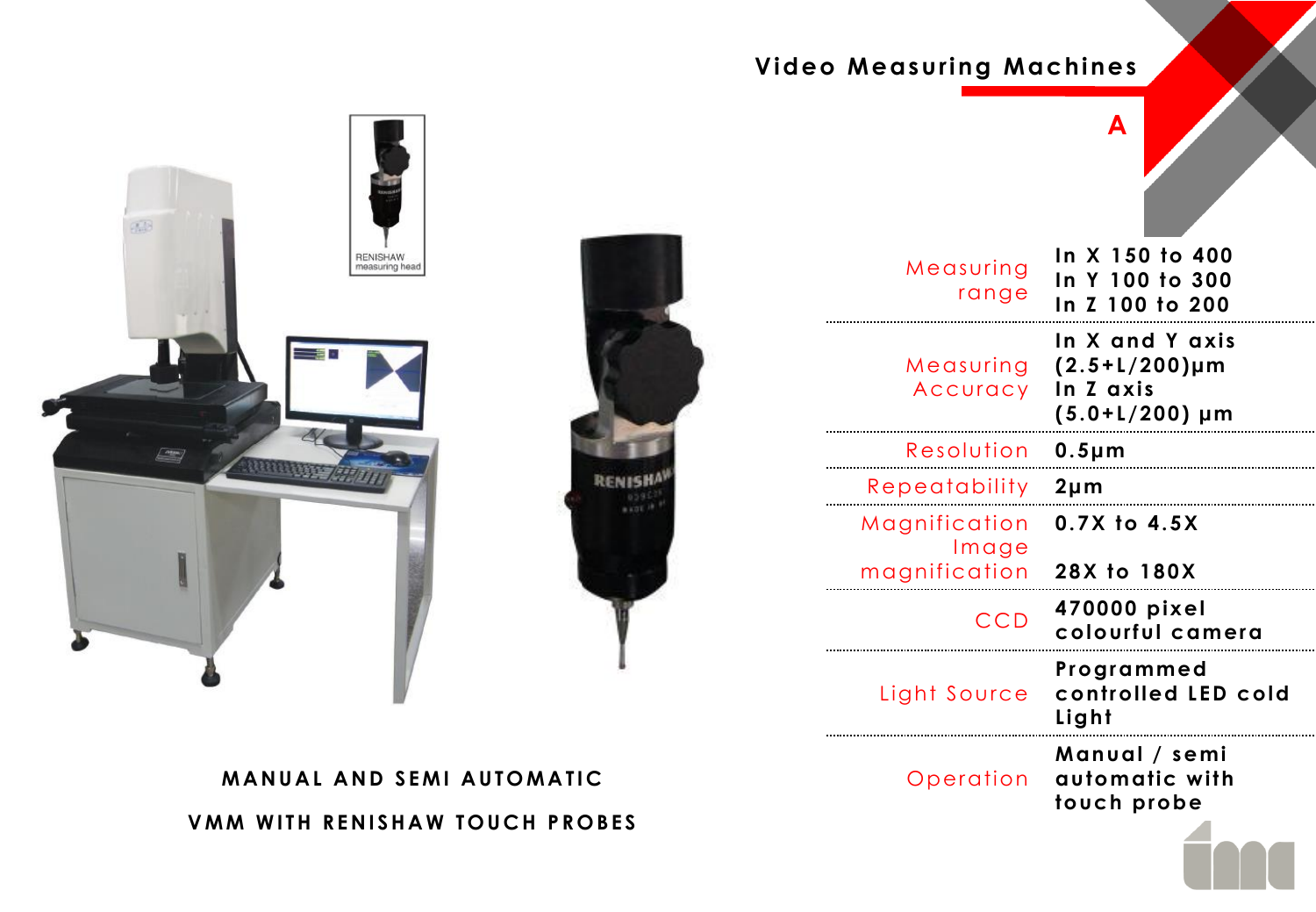## **Video Measuring Machines**

**A**

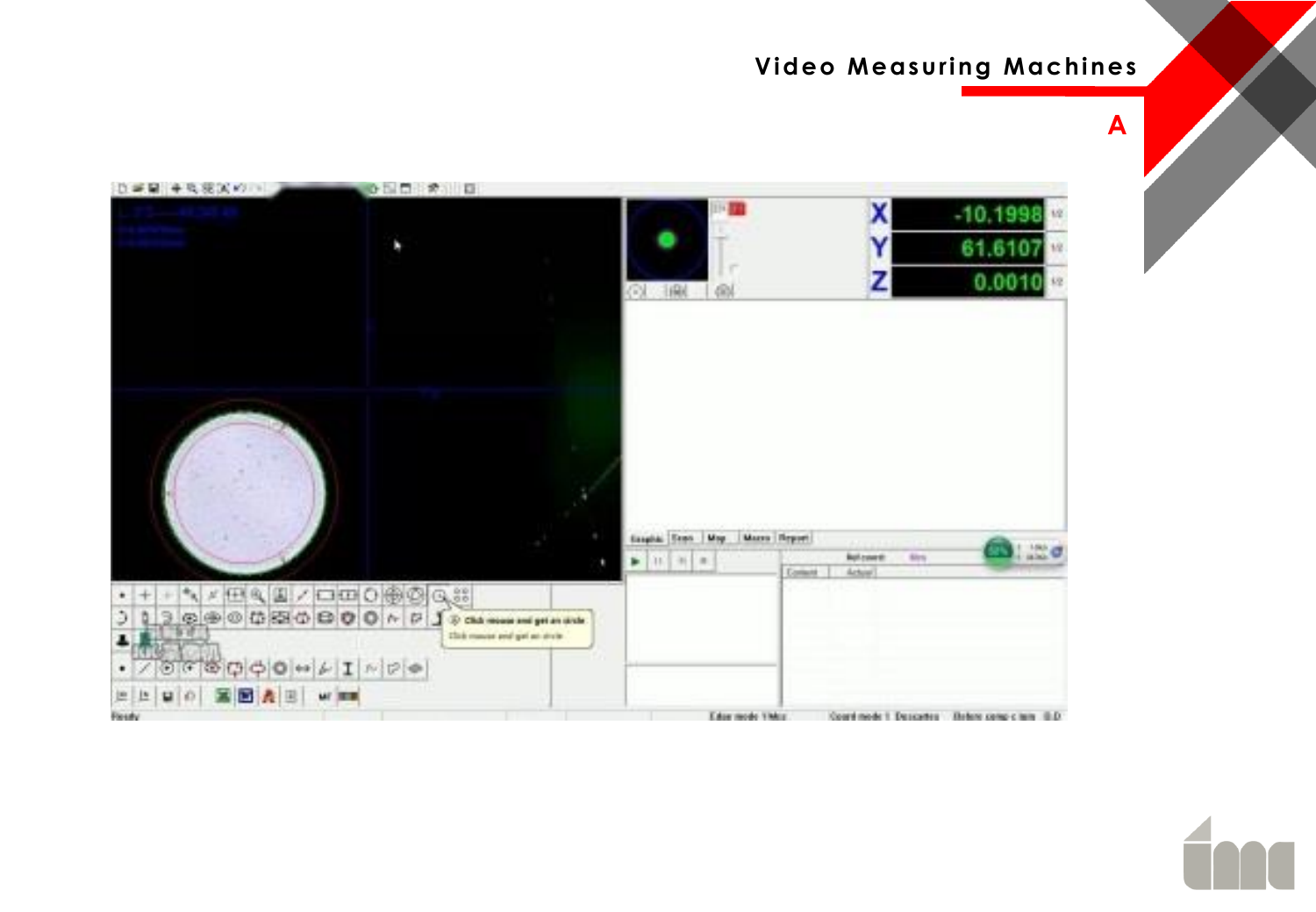

| Measuring<br>range     | In X 150 to 400<br>In Y 100 to 300<br>In Z 100 to 200                 |
|------------------------|-----------------------------------------------------------------------|
| Measuring<br>Accuracy  | In X and Y axis<br>$(3+L/200) \mu m$<br>In Z axis<br>$(5.0+L/200)$ µm |
| Resolution             | $0.5 \mu m$                                                           |
| Repeatability          | $2 \mu m$                                                             |
| Magnification<br>Image | 0.7X to 4.5X                                                          |
| magnification          | 28X to 180X                                                           |
| CCD                    | <b>HD colourful Special</b><br><b>CCD</b> camera                      |
| Light Source           | Programmed<br>controlled LED cold<br>Light                            |
| Operation              | Fully automatic /<br>with touch probe<br>also available               |
|                        |                                                                       |

**A**

**Video Measuring Machines**

**VMM WITH RENISHAW TOUCH PROBES**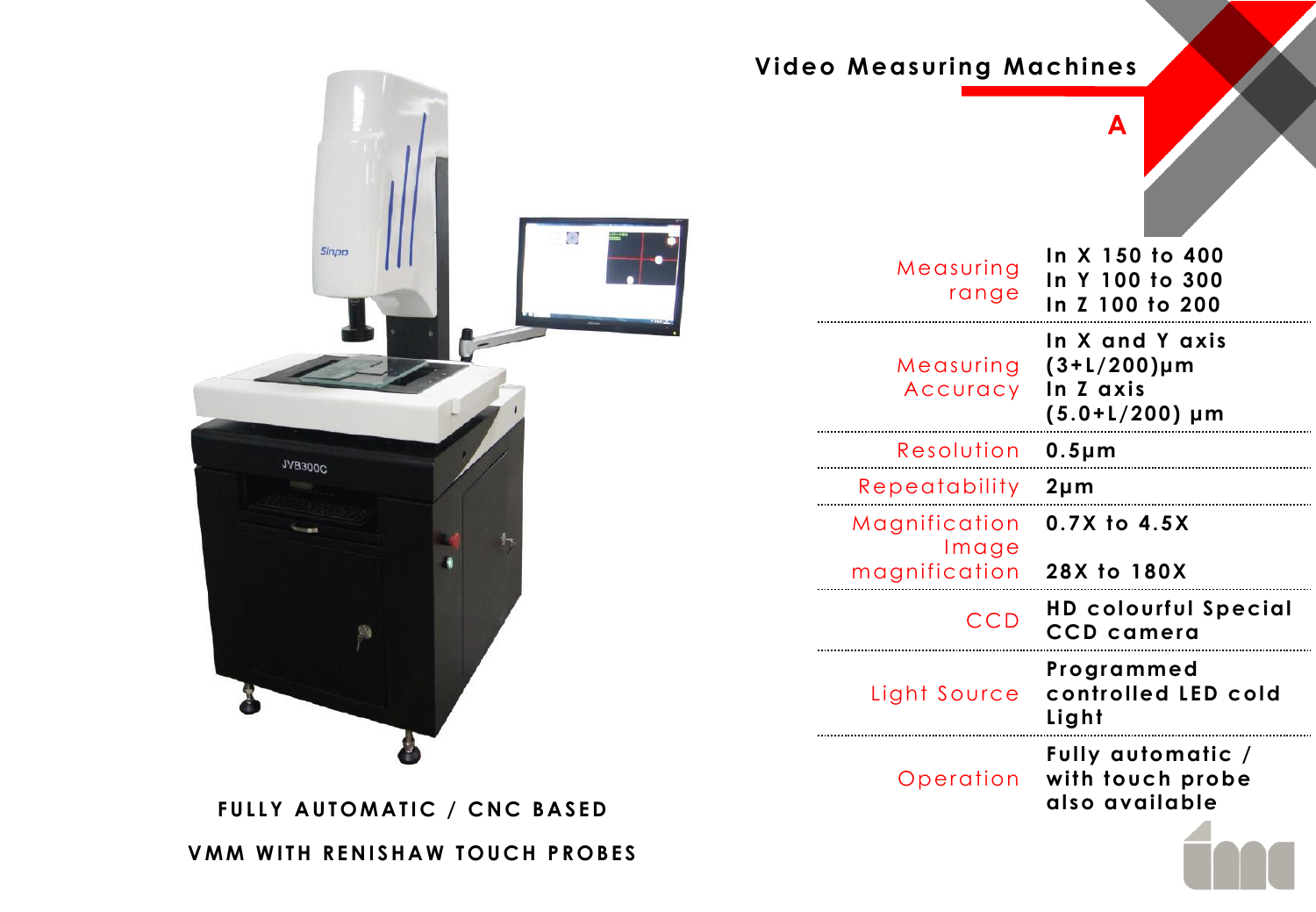

| Vertical profile projector  | B                                 |
|-----------------------------|-----------------------------------|
| Screen size 300, 400        |                                   |
| Measuring<br>Accuracy       | $(3+L/75)\mu m$                   |
| Resolution                  | $1 \mu m$                         |
| Repeatability               | $2 \mu m$                         |
| Magnification               | 10X, 20X, 25X, 50X                |
| Field of view               | Depending on<br>model             |
| Magnification<br>Error      | 0.08%                             |
| Light Source                | 24V 250W halogen<br>tungsten lamp |
| Load capacity 5 ; 10 ; 20kg |                                   |

**JT 20 at 300 Diameter**

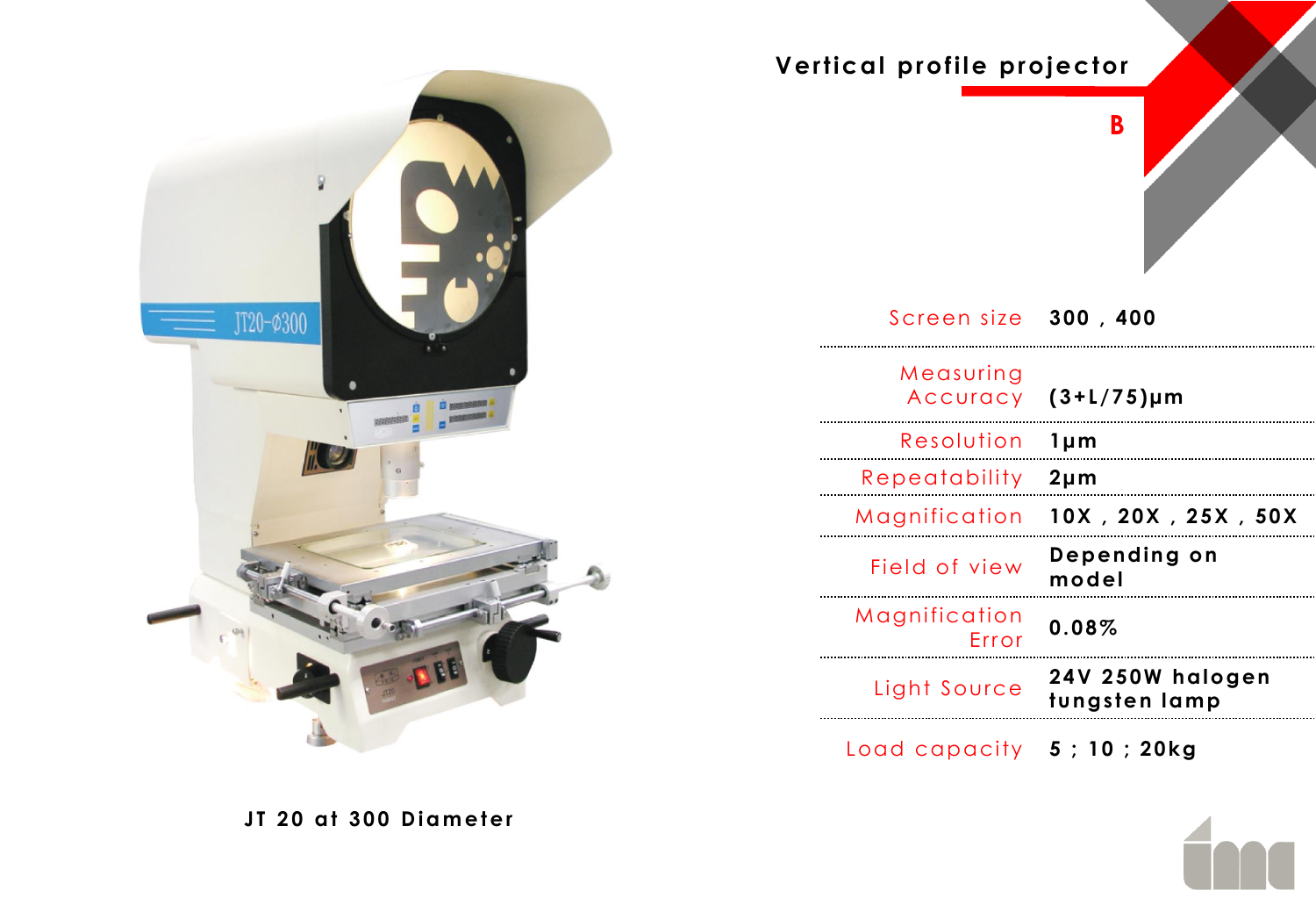# **Universal Length measuring machine**







| Measuring<br>force | 1.5N & 2.5N                                              |
|--------------------|----------------------------------------------------------|
| Resolution         | $0.1 \mu m$                                              |
| Repeatability      | 0.3µm for external<br>size<br>0.5µm for internal<br>size |
| Accuracy           | $\pm (0.5 + 1/200)$ 0.1µm                                |

**C**

Load capacity **10 Kg**

**JD36 -H**